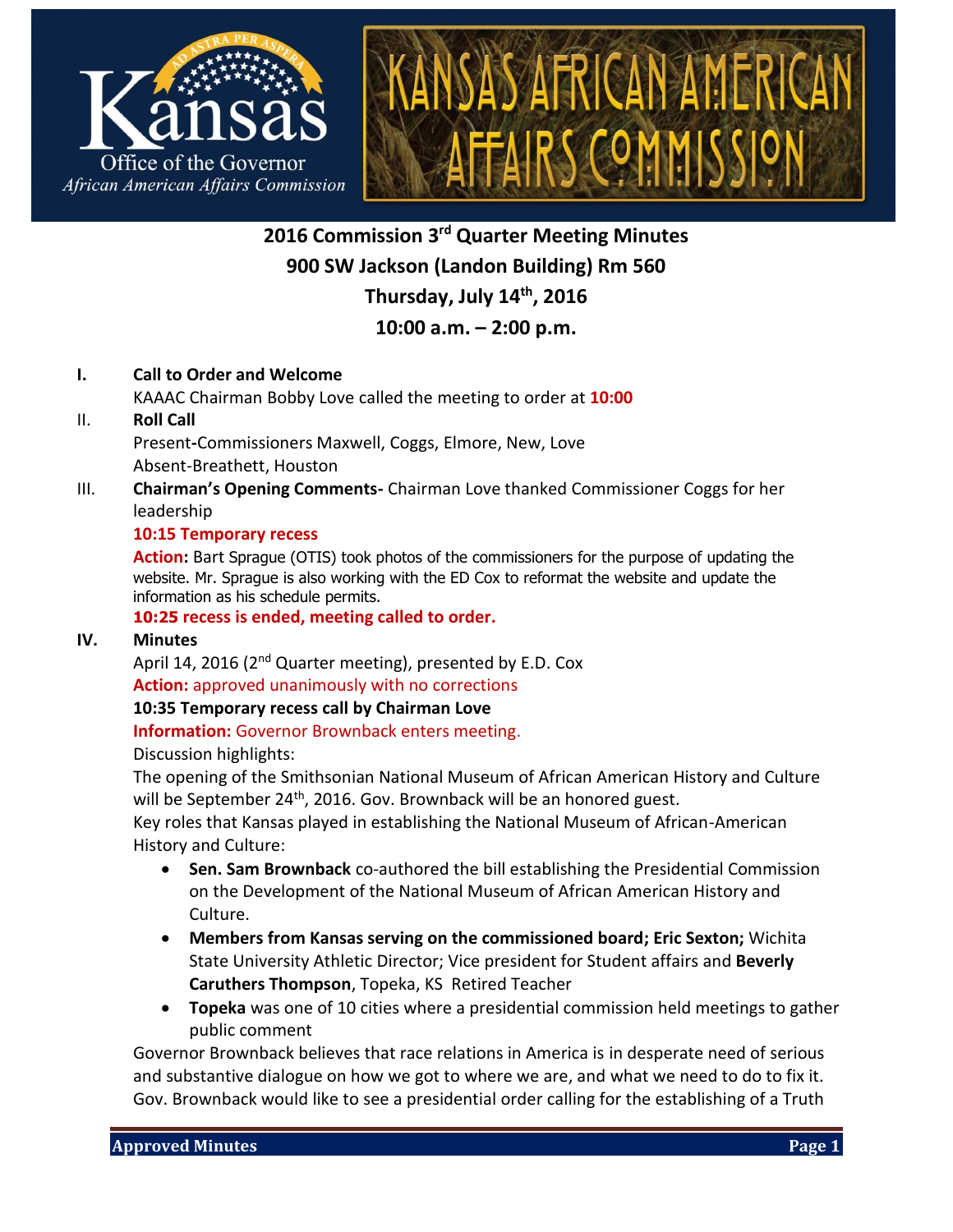and Reconciliation Commission for the United States of America. The opening of the Museum will be a great time for such a clarion call to be issued.

### **Law Enforcement and Community relationships**

Race relations & law enforcement across Kansas communities is reflective of some of the same negative narratives we are seeing all across the Nation. Excessive force, racial profiling, lack of diversity. KAAAC commissioners want to see efforts to address implicit bias through training and policy interventions with law enforcement agencies across the state continued and placed at a high priority.

Commissioner Love shared information on the outcomes from *the Fair and Impartial Policing Community Advisory Board Training* held in Wyandotte and Johnson Co. in March of this year. Gov. Brownback was given a copy of the Nation Police Chief magazine that mentions the ground breaking work that Kansas has been doing in this area. Commissioner Elmore shared information about the training held in Wichita and about the City's new police Chief, Gordon Ramsay. KAAAC was one of the organizations that sponsored a community "meet and greet" with the city's new chief of police. ED Cox served on the selection committee that recommended the hiring of Chief Ramsay.

KAAAC Commissioners also recommended more focus on recruitment and promotion of minority officers.

### **Brown Mural in the Capitol:**

KAAAC Commissioner wanted to know what kind of support the community could expect from the Governor's office in regards to making the mural a reality.

Gov. Brownback said that the Brown V Board decision was a part of Kansas history that all Kansans should be proud of and expressed his support of any effort to see to the completion of the mural. His office will let KAAAC know when the next meeting *of the Capitol Preservation Committee* is scheduled.

Governor Brownback posed for a picture with the Commissioners and thanked them for their local community service and for serving on the KAAAC.

# **11:27 recess is ended, meeting called to order.**

# **V. Executive Director Update**

 $\triangleright$  Financial Report :

Current copy of KS African Am Affairs Commission Expenditure Report prepared by Dawn Johnson, Accountant, State Agency Service Center | Office of Financial Management distributed to Commissioners for documentation, review and discussion.

# $\triangleright$  Activity Highlights:

Initial planning of a Bias Based Policing Community/ Law Enforcement Training with Miami County: KAAAC will be partnering with Miami County Sheriff's Department at the request of Sheriff Frank Kelly. Kate Carter from Kansas Attorney General's Office to provide training. Date TBD: Pending AG's office availability.

 $\triangleright$  Identifying possible locations for the CRA training for community-based organizations. Event will be hosted by FDIC, [Office of the Comptroller of the Currency](http://www.occ.gov/) (OOC) and Federal Reserve Bank. The tentative date is Monday, September 12, 2016 from 1:00 to 4:30 p.m. The workshop will provide participants information about the CRA regulation and learn how community organizations can collaborate more effectively with banks. Topics include an overview of the CRA, understanding the impact of bank performance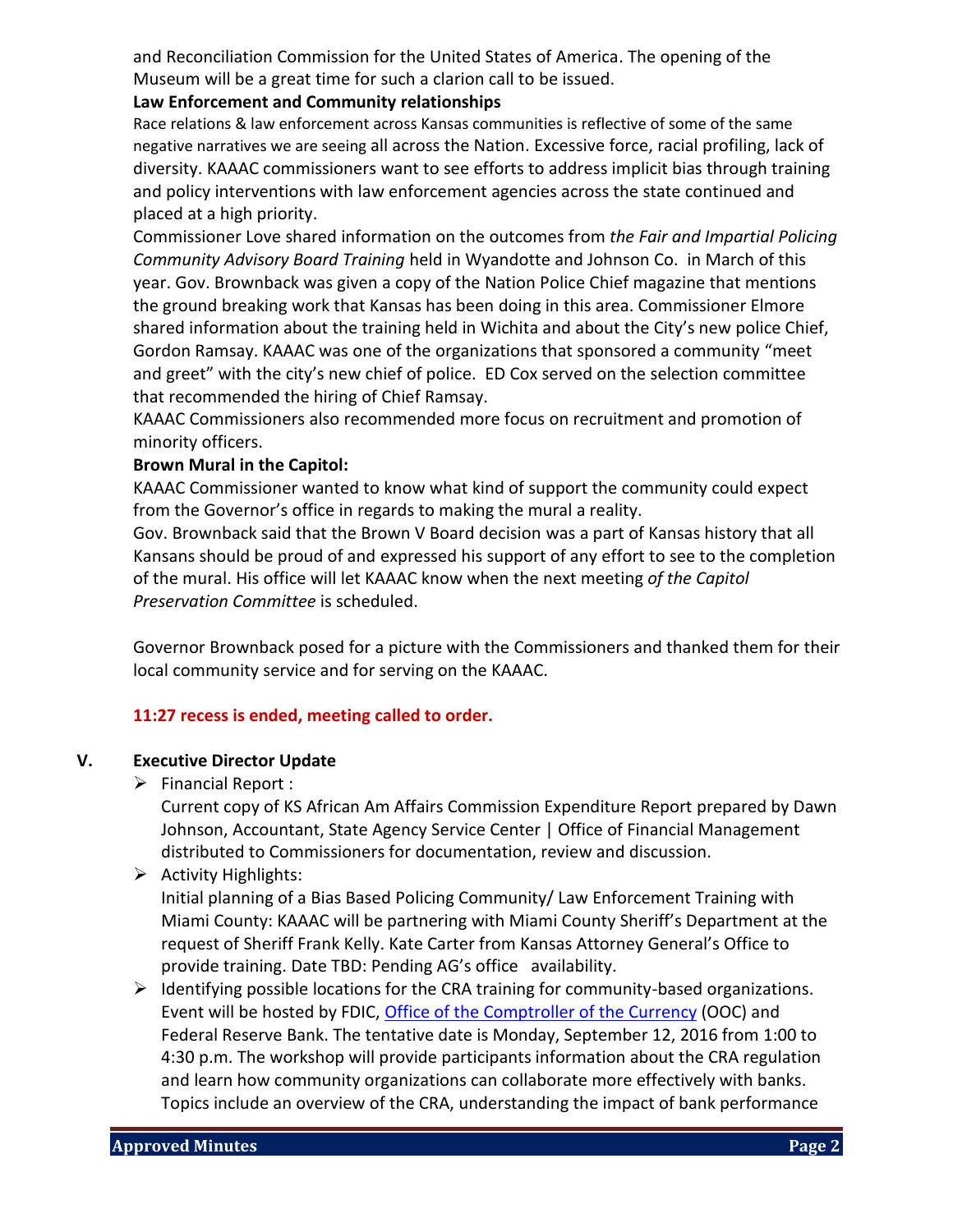context, the types of activities that qualify for CRA consideration, and strategies and examples of successful partnerships with banks.

 $\triangleright$  Building Better Community/ Law Enforcement Relationships: *"Coming together is a beginning; keeping together is progress; working together is* 

*success".* Henry Ford Met with District Attorney, Marc Bennett: Gain a better understanding of the responsibilities of the District Attorney's office. EXPANDING USE OF DIVERSION- 55% Kansas counties use diversion at just half the national rate - resulting in more prisoners and more costs to taxpayers Next Steps- Group Outreach efforts moving forward: DA's Office 101- developing a workshop for community leaders. Bi-monthly meeting with small advisory committee. Committee will help to design and facilitate larger meetings with community. Recruitment of African American Attorneys (currently 2) Possible Next Steps- KAAAC Marc is current President of the Kansas County & District Attorneys Association KAAAC could work with Mr. Bennett to identify community leaders in the various jurisdictions to replicate the efforts being made in Sedgwick County. KAAAC ED- Schedule a meeting with the Kansas Department of Revenue to help understand driver license suspension/revocation in Kansas. Group identified this as a beginning gateway spiral.

Senator Faust- Goudeau may be introducing some legislation next year to address this concern.

- $\triangleright$  Commissioner Elmore (D-4) was able to recruit a college intern to work 3hr-3days a week from June- July. Sarah Hardyway is a full time online college senior at Clayton State University (located in Morrow, Ga). Born and raised in Wichita Kansas. Biographical information sheet with photo of Sarah handed out to Commissioners.
- Webinar-The U.S. Department of Education's Office for Civil Rights (OCR) Beyond the First Look: Turning Local Data Into Action Explore the U.S. Department of Education Office for Civil Rights First Look Data - Prepare advocates for upcoming release of the U.S. Department of Education Office for Civil Rights district level data

- Share potential strategies for how to use the data in organizing efforts at the local, state and federal level

- Describe limitations of the data and places where those challenges are being discussed

#### **VI. 2017 Legislative Agenda**

A. **The Kansas African American Legislative Caucus update-**

**Discussion highlights:** A new Tri-Caucus may be forming– Hispanic, Native American and African American. ED will keep Commissioners informed as more information becomes available.

B. **Kansas Black Leadership Council– September meeting (Junction City Kansas) Discussion highlights:** KAAAC representative continue to serve on the KBLC steering committee attending monthly conference calls and organizing efforts.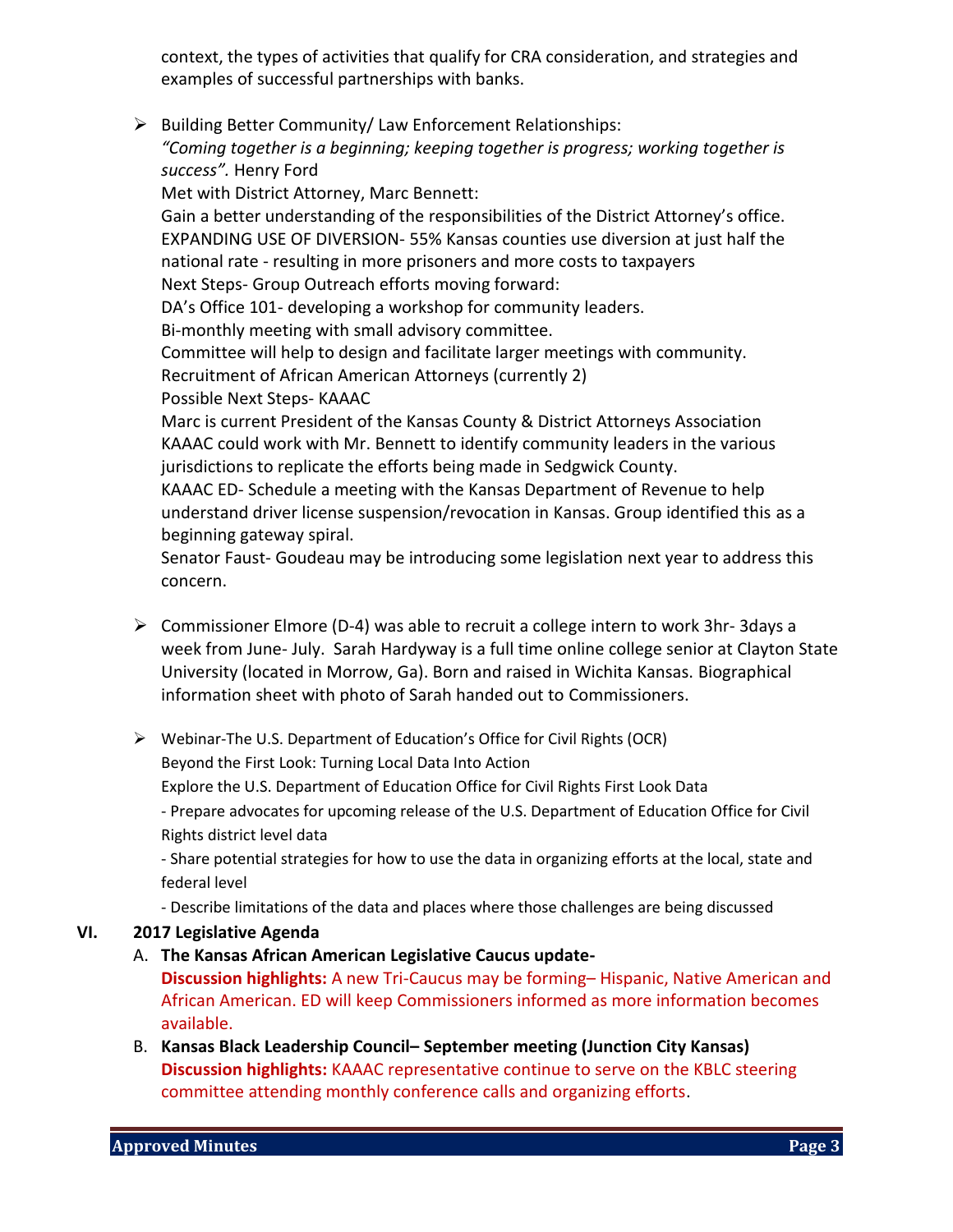- C. Brown-V- Broad of Education Mural in the Capitol-Discussed earlier during meeting with Gov. Brownback.
- D. **Racial Profiling**: No discussion

#### E. **Payday Lending's impact on the African American Communities in Kansas**

The 2015 Legislature introduced SB 100, which would have set a single finance charge not to exceed 36.0 percent for closed-end credit consumer loans. SB 100 was referred to the Senate Committee on Financial Institutions and Insurance. A hearing was not held on the bill and the bill died in the Committee. During the 2016 Legislative Session, HB 2695 was introduced and referred to the House Committee on Insurance and Financial Institutions. HB 2695 would have added a new section to the UCCC, to be known as the "Respectful Lending to Kansas Seniors Act." The bill would have placed a 36.0 percent interest cap on payday loans for senior citizen consumers, as well as allowed a modification for a senior citizen's federal adjusted gross income for the taxable year. A hearing was not held on the bill and it died in committee.

ED Cox attended the "*Everything you need to know about the Strategy Summit on the Proposed Payday Regulations"* held in Washington DC.

With the forthcoming issuance of a payday rule by the Consumer Financial Protection Bureau (CFPB), a coalition of consumer advocacy groups, from across the country, civil rights groups and others are working together to ensure that the proposed rule is strong and effective. *\*Travel and lodging expenses will be covered by the coalition.* **Event highlights:**

•Lenders charge triple-digit interest rates (nearly 400% on average) and will issue a loan as long as they can gain access to someone's bank account—regardless of whether the borrower can actually afford the loan.

•The industry promotes its products as short-term, quick fix loans but 75% of its fees come from borrowers with more than 10 loans in a year, people solidly ensnared in the debt trap.

•The typical payday borrower will wind up paying \$450 in fees to take out a \$350 loan. One third of the time, when borrowers do pay off these loans, they overdraw their checking accounts, incurring yet more fees.

**Discussion highlights:** KAAAC commissioners believe that this is an extremely important issue for the African American community and that we need to become more versed on alternative opportunities for viable financial lending options and practices.

#### F. **Cultivating and growing Minority- Owned Businesses**

Attended the African American Entrepreneurship Round Table in KC *Grow Your Own – Entrepreneurship Based Economic Development*

#### **Event highlights:**

Entrepreneurship based economic development focuses on creating strong local entrepreneurship ecosystems. No one program is sufficient to build the small business community alone.

#### **5Cs of the Entrepreneurship Ecosystem**

- o Capital Financial Resources
- o Capability Entrepreneur and Owner Skillset
- o Climate Regulatory, Economic Development & Policy Environment
- $\circ$  Culture the local communities' perception and support of entrepreneurship
- o The Business Owner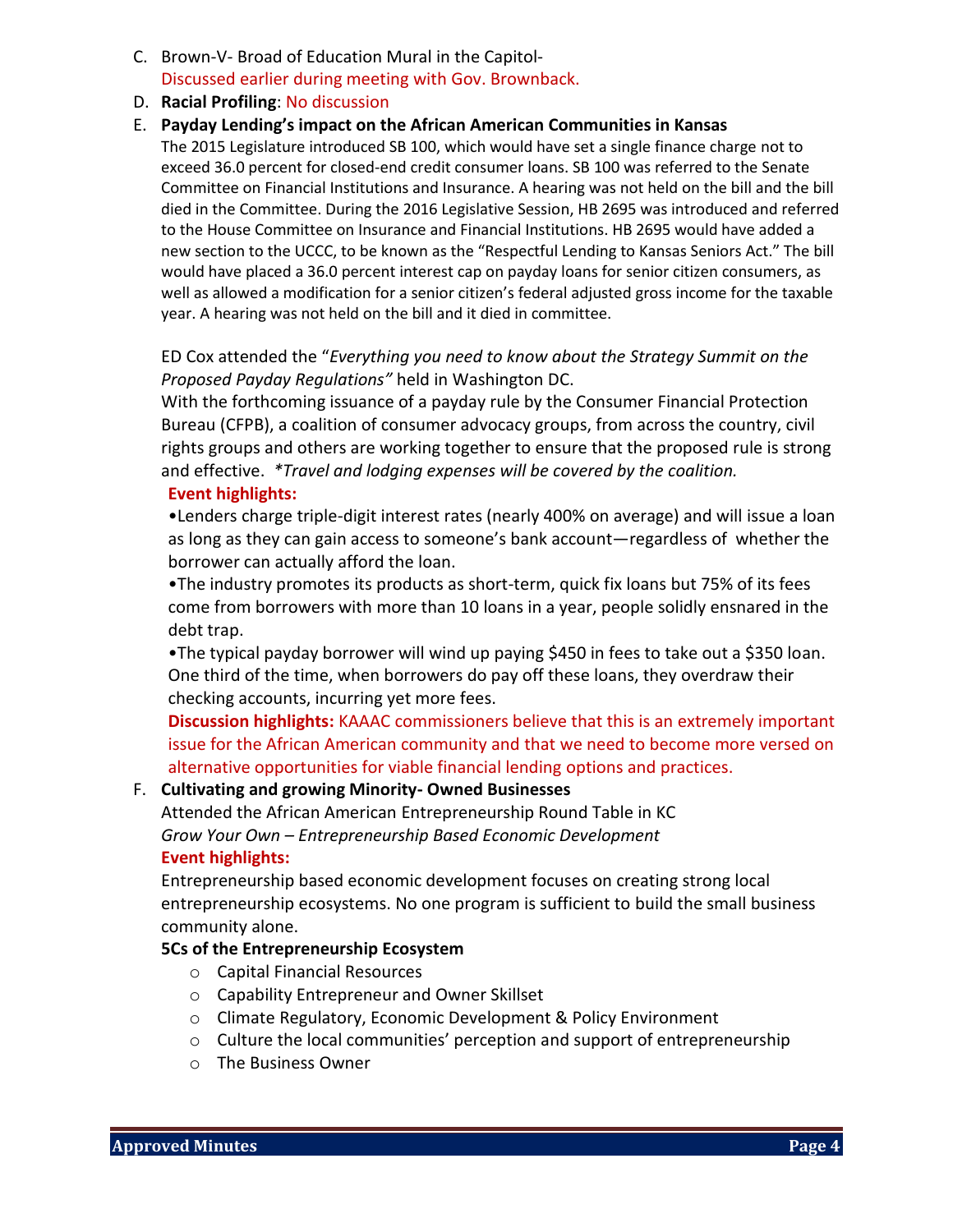### G. **Ban The Box & Criminal Justice Reform-- Smart Justice**

**Discussion highlights:** Given the Chairman's (Love) experience with this issue he could assist the ED in preparing a KAAAC position statement/letter as a follow-up from the July informal meeting with the Governor.

97% of those sentenced to prison will return to communities how can we help them to become viable citizens and community members?

#### **Follow up points:**

Governor Brownback could "Ban the Box" by Executive Order. Giving people with criminal records a "fair chance" when pursuing a job with state agencies. If a person has not re-offended (committed a crime in 10 years or longer) Look into automatic expungement after required amount of time needed to fulfill sentence (parole, probation, jail time)

Determine what other States have taken this kind of action and find out who is working on legislation in this area and see how KAAAC can support the effort.

\*refer to chart *Severity of Crimes and Expungement -July 1, 2015.*

- H. Infant Mortality- **No discussion**
- I. Criminal Justice Reform( Smart Justice)

#### **VII. 2017 Calendar of Events --MLK 2017-January 12th, 2017**

MLK Day (officially Birthday of Martin Luther King, Jr.) is an American federal holiday marking the birthday of Martin Luther King Jr. It is observed on the third Monday of January each year, which is around King's birthday, January 15.

# **MLK 2017-January 12th, 2017**

Theme- **TBD** Lead Commissioners- **New, Love, Coggs** Lead legislators- **TBD** Sen. Haley (?), Rep. Winn (?), Rep. Ben Scott (?) Speaker: **TBD Black History Month:** The history of the African-American experience in Kansas Theme**- TBD** Lead Commissioners -TBD Lead legislators- **TBD**-Rep. Barbara Ballard, Rep. Willie, (?) Dove, (?)

#### **Literacy Day at the Capitol- March 2, 2017**

The mission for Literacy Day at the Capitol is to bring awareness to the efforts being made to inspire a lifelong love of reading for underserved Kansas children from birth to age 8. Our goal is to afford an opportunity for children's literacy stakeholders and legislators to convene around the issue of children's literacy and its positive impact on the sustainability of our state's economic future.

*\*Governor reading roadmap*

Theme- "Why Reading Matters"

Lead Commissioners: **New-Maxwell**

Lead legislators- Sen. Faust-Goudeau

### **Financial Literacy Month (Money Smart Kansas) March 31st , 2017**

*April Financial Literacy Month* and *Money Smart week is a collaborative initiative sponsored by several organizations that understand the importance of and actively support financial education.* 

Theme- **TBD**